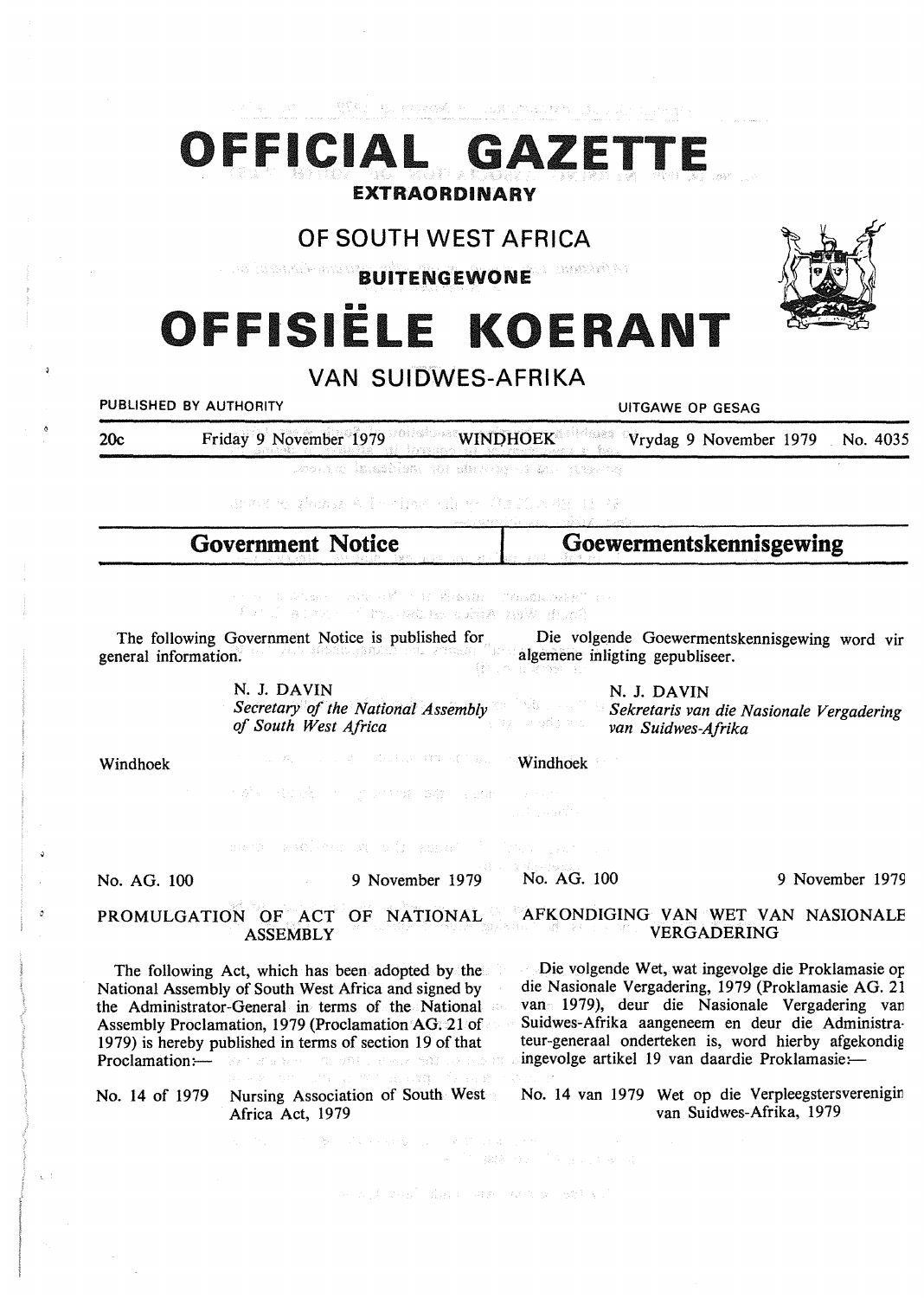2 Official Gazette Extraordinary 9 November 1979 No. 4035

### **Act No. 14, 1979 NURSING ASSOCIATION OF SOUTH WEST AFRICA ACT, 1979**

*(Afrikaans text signed by the Administrator-General on 5 November 1979)* 

### **ACT**

**To establish a Nursing Association of South West Africa and a management to control its affairs; to define its powers; and to provide for incidental matters.** 

BE IT ENACTED by the National Assembly of South West Africa, as follows: $-$ 

!. In this Act, unless the context indicates otherwise -

- (i) "association" means the Nursing Association of South West Africa established by section 2; (iv)
- (ii) "management" means the management referred to in section 6; (i)
- (iii) "midwife", except in section  $6(2)(a)$ , includes an accoucheur; (vi)
- (iv) "prescribed" means prescribed by regulation;  $(v)$
- (v) "territory" means the territory of South West Africa; (ii)
- (vi) "this Act" includes the regulations made thereunder. (iii)

Establishment of Nursing Association of South West Africa. 2. There is hereby established a juristic person to be known as the Nursing Association of South West Africa.

3. The objects of the association shall be  $-$ 

- (a) the provision and development of an efficient and adequate nursing service in the territory; and and
- (b) the enhancement of the status, the maintenance of the integrity and the promotion of the interests of the nursing profession. The contraction of the second

Constitution of association. 4. (1) The association shall, subject to the provisions of subsection  $(2)$ , consist of -

(a) the persons who under any law  $-$ 

Definitions.

**Bioverar** 

มณ์หล

Objects of association.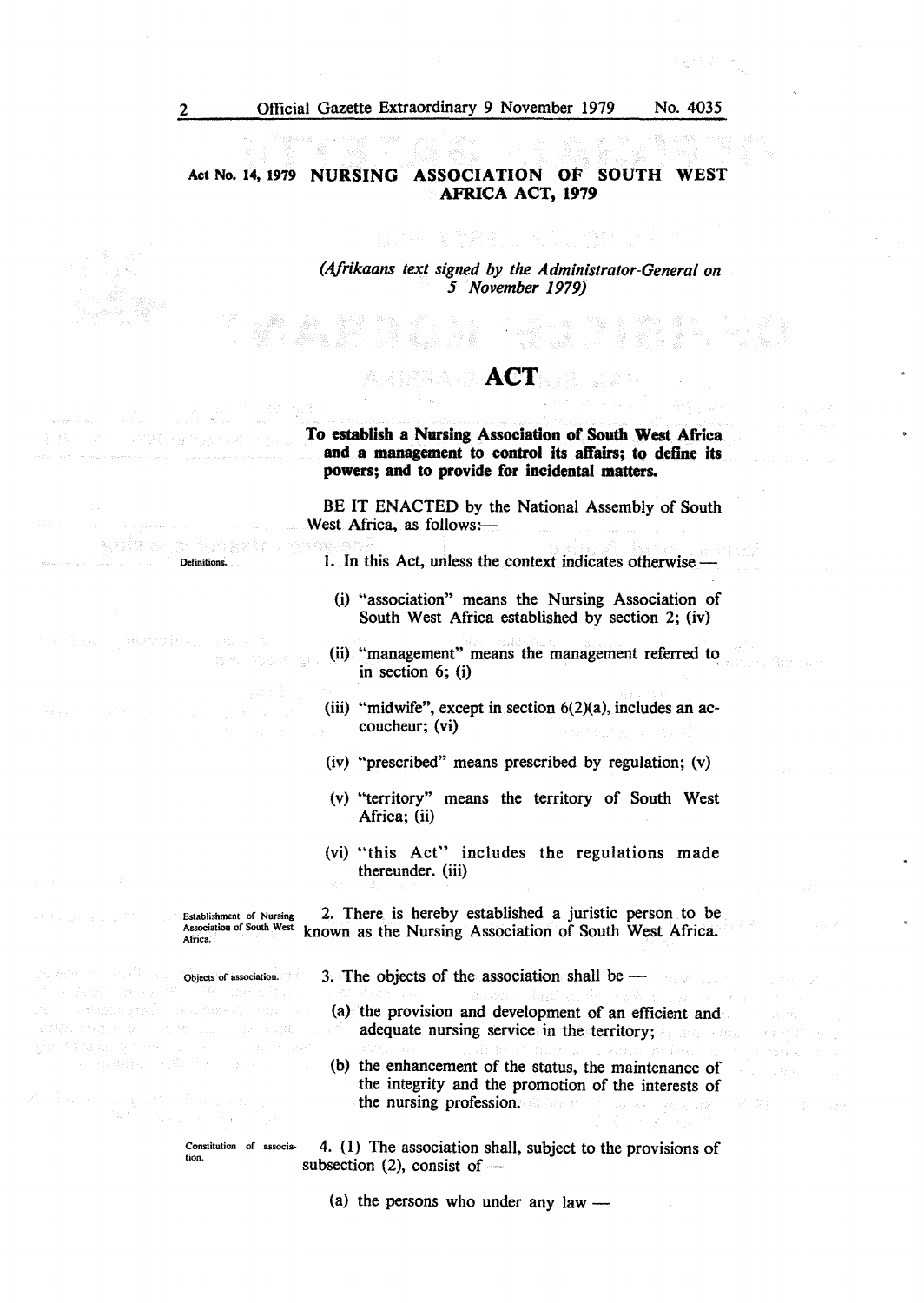「私の」「猶もはずしゃ」はいである。 トンタルぎ 阿 じゅうこうしょうきゅう

the articles as not be contracted and

#### *(Afrikaanse teks deur die Administrateur-generaal onderteken op 5 November 1979)*

thornic an essam fisicula es libertalen du. (Ar an menyhadian

### man in the second in **WET** alone.

(中国牌、陸調子員の新。)

### **Om 'n Verpleegstersvereniging van Suidwes-Afrika en 'n bestuur om·sy sake te beheer,** in **te stel; om sy bevoegdhede te omskryf; en om vir bykomstige aangeleenthede voorslening te maak.**

DAAR WORD BEPAAL deur die Nasionale Vergadering van Suidwes-Afrika, soos volg:—

1. In hierdie Wet, tensy uit die samehang anders blyk, Woordomskrywings. beteken -

(i) ••bestuur" die bestuur in artikel 6 bedoel; (ii)

(ii) "gebied" die gebied Suidwes-Afrika; (v)

(iii) '"hierdie Wet" ook die regulasies daarkragtens uitgevaardig; (vi) MONGG 1765 hiri

- (iv) "vereniging" die Verpleegstersvereniging van  $\sim 35$ Suidwes-Afrika by artikel 2 ingestel; (i)
- $(v)$  "voorgeskryf" of "voorgeskrewe" by regulasie voorgeskryf; (iv)

distroar. (vi) "vroedvrou", behalwe in artikel  $6(2)(a)$ , ook 'n vroedmeester. (iii) was regions to assign to sailan d'uws test in onl babelh ad llant

2. Daar word hierby 'n regspersoon met die naam Ver-lnstelling van Verpleeg-

# pleegstersvereniging van Suidwes-Afrika ingestel.<br>In the state is seen the second contract of the second contract of the second contract of the second contract o

3. Die oogmerke van die vereniging is-

(a) die voorsiening en ontwikkeling van 'n doeltreffende en toereikende verplegingingsdiens in die gebied;<br>while avanual whech or han antihenois igenus or (6)

(b) die verhoging van die status, die handhawing van die integriteit en die bevordering van die belange van die verplegingsberoep.aab en vage en (i)<br>102 doed gas houwoedb an de asvad en 10 junie

4. (1) Die vereniging bestaan, behoudens die bepalings Samestelling van ver-eniging. van subartikel (2), uit **- Alle an advanced to the second value** 

stersvereniging van Suid-

Oogmerke van vereniging.

wes-Afrika.

(a) die persone wat kragtens die een of ander wet -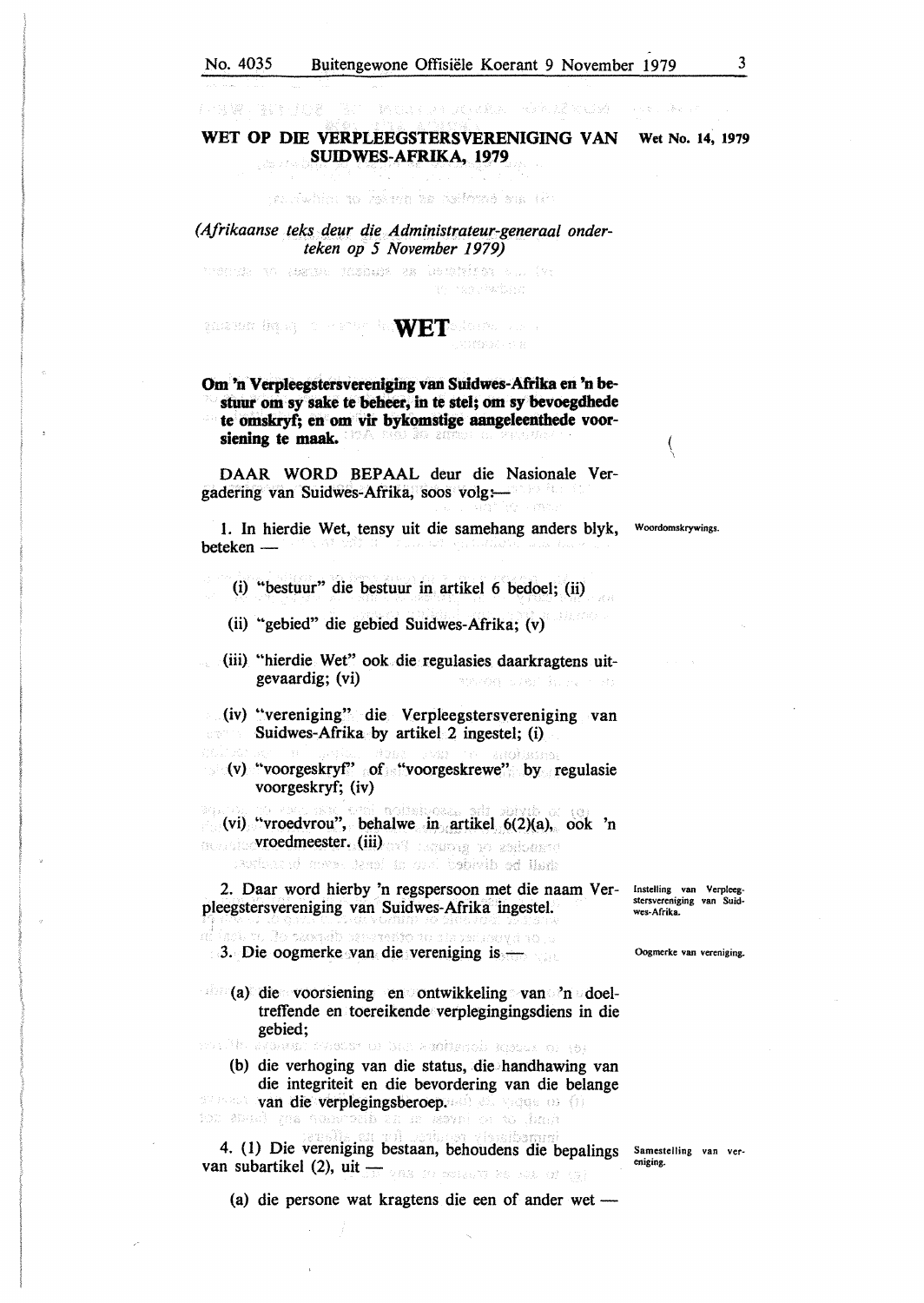#### Act No. 14, 1979 NURSING ASSOCIATION OF SOUTH WEST **AFRICA ACT, 1979**  A : 19 3G - 430 - PRI *4*

- (i) are registered as nurses or midwives;
- (ii) are enrolled as nurses or midwives;
- (iii) are enrolled as nursing assistants;
	- (iv) are registered as student nurses or student midwives; or
	- (v) are enrolled. as pupil nurses or pupil nursing assistants;

 $\epsilon_{\text{tot}}$  (b) all persons who are competent to be registered or, as the case may be, enrolled as nurses, midwives or nursing assistants and who are admitted as members in terms of this Act; American characteristic

deur die Niema **月太太阳月红 (手握)/起, 鼻。** ( c) all other persons admitted as honorary members in terms of this Act,

and who are ordinarily resident in the territory.

(2) Any person who is so registered or enrolled and who does not carry on his profession, may be exempted by the association from any liability towards it.

Powers of association.

Approximation survivals.

5. For the purposes of achieving its objects, the association shall have power  $$ o est njima

(a) to consider any matter affecting the nursing profession or the members thereof and make representations or take such action in connection  $t$  is frequency the rewith as the association may deem advisable;<br> $\frac{1}{2}$ 

(b) to divide the association into branches or groups within such branches and exercise control over such branches or groups: Provided that the association shall be divided into at least seven branches;

(c) to purchase, hire or otherwise acquire any property, whether movable or immovable, to keep or to sell or let or hypothecate or otherwise dispose of, or deal in any other manner with, property acquired by it;

(d) to raise or borrow money on such terms and conditrun aif. tions as may be agreed upon;

(e) to accept donations and to receive moneys offered or due to it; annue an galpanna the c<br>an idea or an glimine of the museum of

dende

(f) to apply its funds to the establishment of a reserve fund, or to invest at its discretion any funds not immediately required for its affairs;

The figure to must be considered to a content division

(g) to act as trustee of any trust;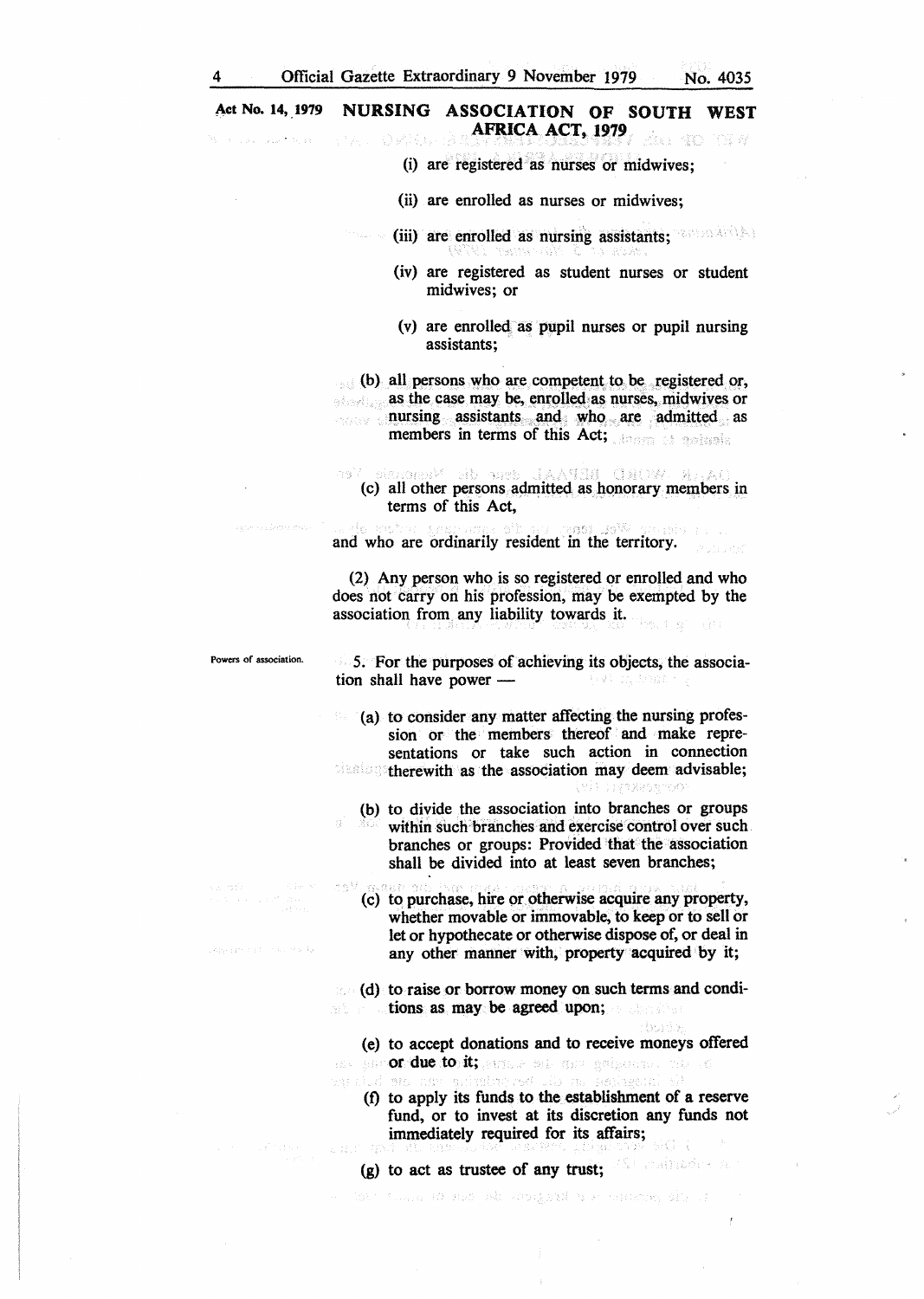(i) as verpleegkundiges of vroedvroue geregistre<mark>er is;</mark> with the gound of a<br>decline in angle individually in a spectrum to

> (ii) as verpleegkundiges of vroedvroue. ingeskryf 1s;

. A Rubit na E-o av : 2 fonno: ona dalfabo di 1. **Example:** (iii) as verpleegassistente ingeskryf is;

(iv) as studentverpleegkundiges of studentvroedurb, aozae **vroue geregistreer is; of**ax ognavas of<br>sterrom carbo bus indbiased and an abrow consult (v)· as leerlingverpleegkundiges of· leerlingverdans on pleegassistente ingeskryf is; and a estan melang med decelv from an carden rour

 $\therefore$  (b) alle persone wat bevoeg is om as verpleegkundiges, vroedvroue of verpleegassistente geregistreer of, na

gelang van die geval, ingeskryf te word en wat ingevolge hierdie Wet as lede toegelaat is;

(c) alle ander persone wat ingevolge hierdie Wet as erelede toegelaat is, die boodspiedenis bronneeries<br>bereden en ykzerne toffen van et zelefend har te teilierie en wat hulle gewone verblyf in die gebied bet.

 $(2)$  Iemand wat aldus geregistreer of ingeskryf is en wat nie sy beroep beoefen nie, kan deur die vereniging van enige verpligting teenoor horn vrygestel word.

do A did ho ancistere, set of the Act. 5. Ten einde sy oogmerke te bereik, bet die vereniging die bevoegdheid - assesse to assessword she of fortige? (S) anch shall domsin af

(a) om enige aangeleentheid te oorweeg wat die verplegingsberoep of. die lede daarvan raak en in **verband daarmee vertoë te rig of die stappe te doen** wat die vereniging gerade ag; acteur solan

tenale suu, who ure tegistered under the movings (b) om die vereniging in takke of groepe binne daardie takke te verdeel en beheer oor sodanige takke of groepe uit te oefen: Met dien verstande dat die vereniging in minstens sewe takke verdeel word;

dow are a banceros (v) bu (N&NI)& solue s ( c) om enige goed, hetsy roerend of onroerend, te koop, te huur of andersins te verkry, goed deur horn verkry te hou of dit te verkoop of te verhuur of te verhipotekeer of andersins van die hand te sit of op orke b 'n ander wyse daarmee te handel;

(d) om geld op te neem of te leen op die bedinge en voorwaardes waarop ooreengekom word;

(e) om skenkings aan te neem en geld wat horn aange-. bied word of hom toekom, in ontvangs te neem; ABO -

(f) om sy fondse aan te wend vir die instelling van 'n reserwefonds, of enige fondse wat nie onmiddellik saith vir sy sake nodig is nie na goeddunke te bele;

(g) om as trustee van enige trust op te tree;

Bevoegdhede van vereniging.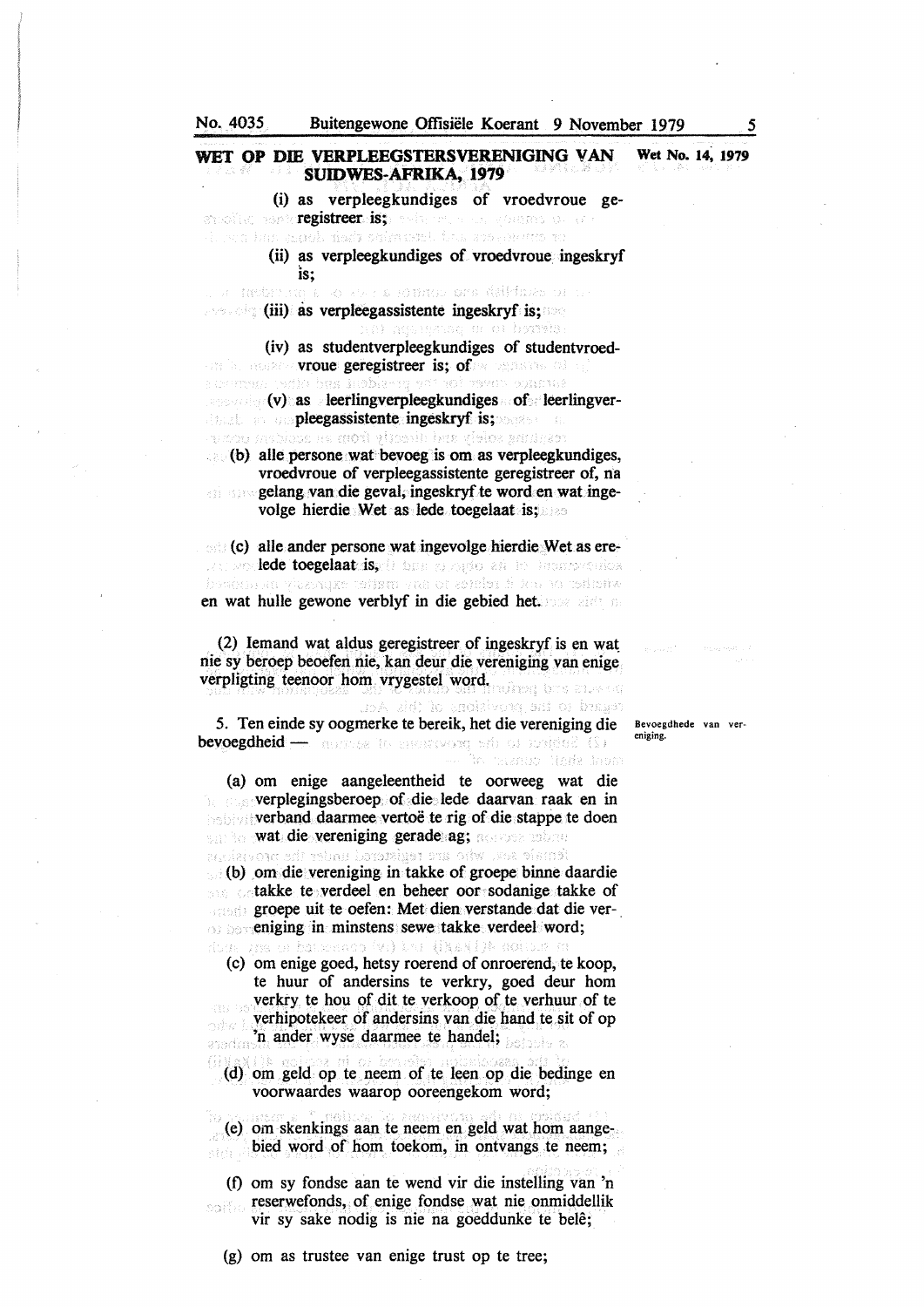"世紀"

### **Act No. 14, 1979 NURSING ASSOCIATION OF SOUTH WEST AFRICA ACT, 1979**

- (h) to employ an executive director and other officers or employees and determine their duties and conditions of service; o en acerdoni
- (i) to establish and control a sick or a provident or a pension fund for the officers and employees referred to in paragraph (h);
- (j) to arrange with any insurer for the provision of insurance cover for the president and other members
- of the management and for officers and employees, ประส in respect of bodily injury, disablement or death resulting solely and directly from an accident occur-

ring in the course of the performance of their duties; a sinamin aa Jel ansien Nachsent

 $\mathbb{R}^n(k)$  to pay the expenses incurred in connection with its establishment and administration,

and may, generally, do anything that is conducive to the achievement of its objects and the exercise of its powers, whether or not it relates to any matter expressly mentioned in this section: and a man and another subsequently

Management of association.

6. (1) The affairs of the association shall be controlled by a management of the association, which may exercise the powers and perform the duties of the association with due regard to the provisions of this Act.

(2) Subject to the provisions of section 7, the management shall consist of  $-$ 

(a) two members of the association in respect of each of the branches into which the association is divided under section 5, of whom at least one shall be of the female sex, who are registered under the provisions of any law as a nurse as well as a midwife or, in the case of a male person, as a nurse, and who are elected in the prescribed manner from among themselves by the members of the association referred to in section  $4(1)(a)(i)$  and (iv) connected to any such branch;

(b) one member of the association who is registered under any law as a nurse as well as a midwife and who is elected in the prescribed manner by the members of the association referred to in section  $4(1)(a)(ii)$ and (iii) exercising their professions in the territory.

(3) Subject to the provisions of section 7, a member of the management shall hold office for a period of four years, but shall after the expiration of his term of office be eligible for re-election.

(4) A member of the management shall vacate his office  $if -$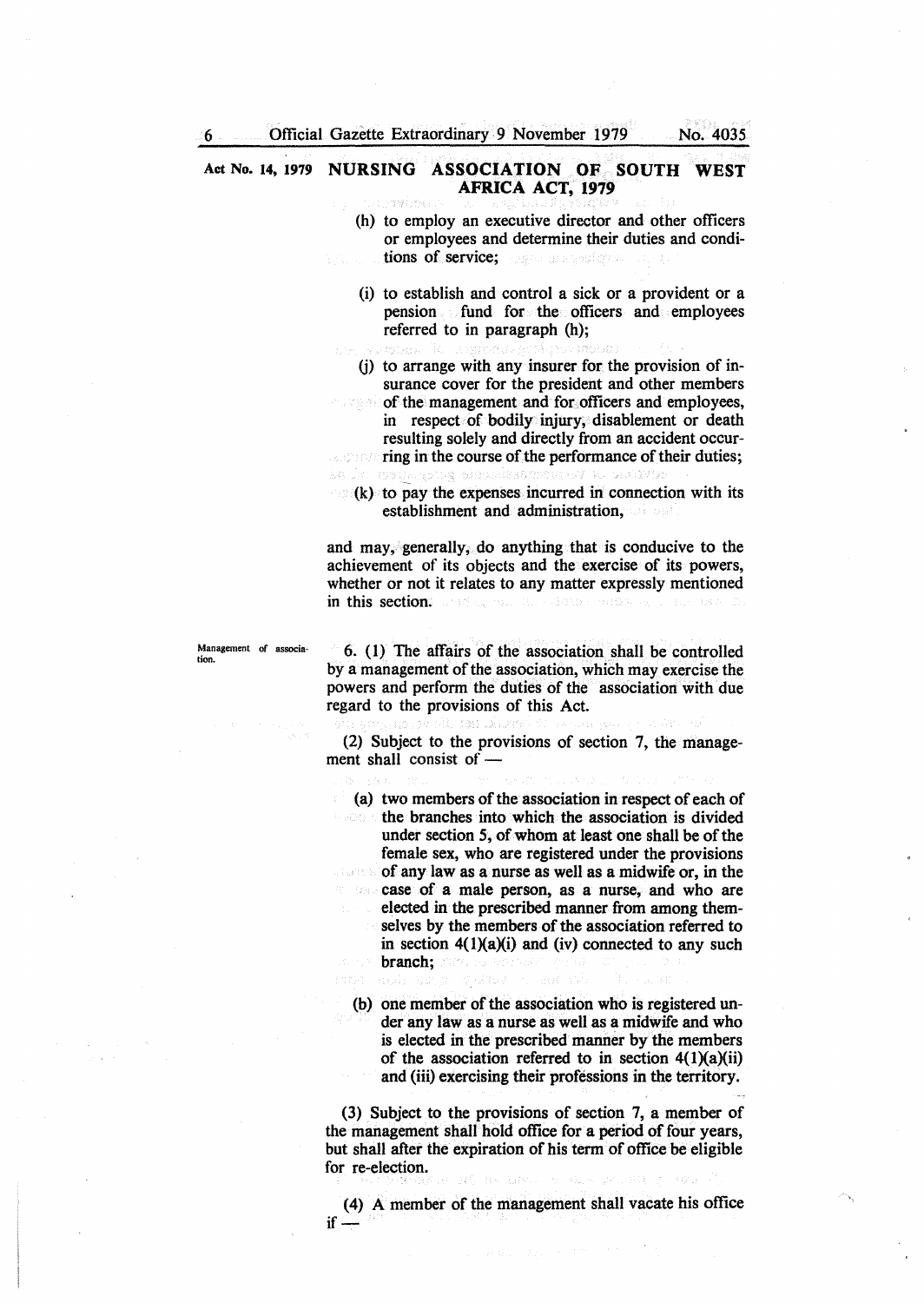- (h) om 'n uitvoerende direkteur en ander amptenare of werknemers in diens te neem en hul pligte en diensvoorwaardes te bepaal;
	- (i) om 'n siekte- of voorsorgs- of pensioenfonds vir die amptenare en werknemers in paragraaf (h) bedoel, in te stel en te beheer;
	- (j) om met 'n versekeraar te reel vir die voorsiening, by wyse van versekering, van dekking vir die president en ander lede van die bestuur en vir amptenare en werknemers, ten opsigte van liggaamlike besering, ongeskiktheid of dood wat uitsluitlik en regstreeks die gevolg is van 'n ongeluk wat in die loop van die verrigting van hul pligte plaasvind;
- (k) om die uitgawes aangegaan in verband met sy instelling en administrasie te betaal,

en kan, in die algemeen, enigiets doen wat bevorderlik is vir die bereiking van sy oogmerke en die uitoefening van sy bevoegdhede, hetsy dit betrekking bet op 'n aangeleentheid wat uitdruklik in hierdie artikel vermeld word, al dan nie.

6. (1) Die sake van die vereniging word beheer deur 'n Bestuur van vereniging. bestuur van die vereniging wat met inagneming van die bepalings van hierdie Wet die bevoegdhede en die pligte van die vereniging uitoefen of verrig.

(2) Behoudens die bepalings van artikel 7 bestaan die bestuur uit -

- (a) twee lede van die vereniging ten opsigte van elkeen van die takke waarin die vereniging kragtens artikel *5* verdeel is, waarvan minstens een van die vroulike geslag moet wees, wat kragtens die bepalings van een of ander wet as 'n verpleegkundige sowel as 'n vroedvrou of, in die geval van 'n manlike persoon, as 'n verpleegkundige geregistreer is, en wat deur die lede van die vereniging in artikel 4(1)(a)(i) en (iv) bedoel, verbonde aan so 'n tak uit hul midde op die voorgeskrewe wyse gekies is;
- (b) een lid van die vereniging wat kragtens die een of ander wet as 'n verpleegkundige sowel as 'n vroedvrou geregistreer is en wat deur die lede van die vereniging in artikel 4(1)(a)(ii) en (iii) bedoel, wat hul beroepe in die gebied beoefen, op die voorgeskrewe wyse gekies is.

(3) Behoudens die bepalings van artikel 7 beklee 'n lid van die bestuur sy amp vir 'n tydperk van vier jaar en kan hy, wanneer sy ampstermyn verstryk bet, weer gekies word.

(4) 'n Lid van die bestuur ontruim sy amp indien  $-$ 

 $\label{eq:1} \begin{array}{c} \mathcal{H}_{\alpha}(\mathcal{B},\mathcal{C}) = \mathcal{H}_{\alpha}(\mathcal{C}) \mathcal{H}_{\alpha} \\ \mathcal{H}_{\alpha}(\mathcal{C}) = \mathcal{H}_{\alpha}(\mathcal{C}) \end{array}$ 

 $\mathcal{L}_{\mathcal{A}_1}$  , where  $\mathcal{L}_{\mathcal{A}_1}$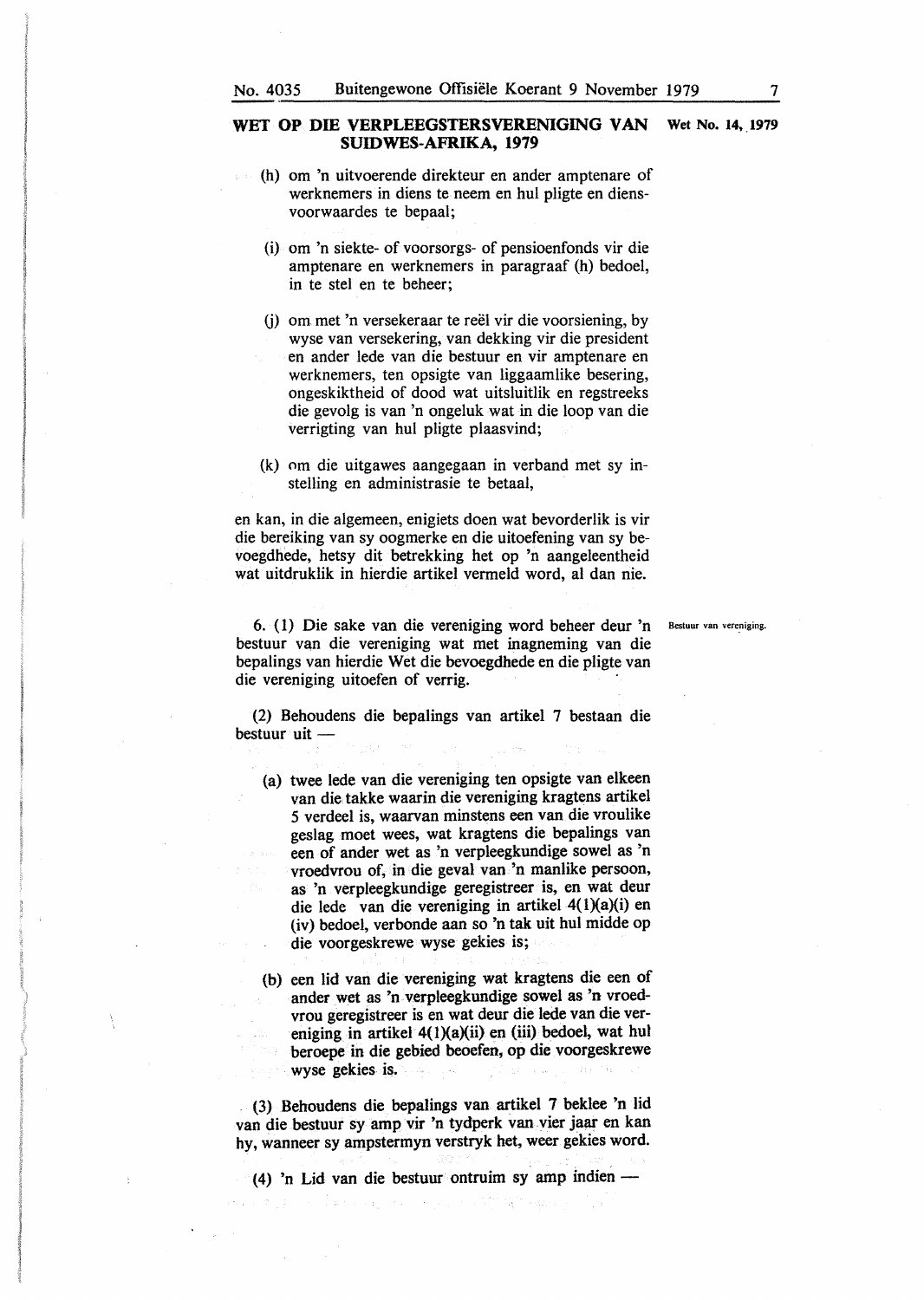### Act No. 14, 1979 NURSING ASSOCIATION OF SOUTH WEST **AFRICA ACT, 1979**

- (a) his estate is sequestrated or he enters into a compromise with the creditors in his estate;
- (b) he is absent from more than two consecutive meetings of the management without its leave;
- (c) he ceases to be a member of the association;
- (d) he is convicted of an offence, whether in the territory or elsewhere, in respect whereof he is sentenced to imprisonment without the option of a fine;
	- Based Camarus
- (e) he becomes a patient or a President's patient as defined in section 1 of the Mental Health Act,  $1973$ (Act 18 of 1973);
- (f) he tenders his resignation in writing to the president.

First members of management.

7. (1) Notwithstanding the provisions of section 6(2) and until such time as the management is constituted in terms of that section, the management shall consist of seven persons appointed by the Administrator-General from among the committees of the branches of the South African Nursing Association in the territory as it is constituted on the date immediately before the commencement of this Act, of whom at least four persons are registered as midwives under any law. 数字形式

(2) If any person referred to in subsection (1) vacates his office as member of the management, as constituted in terms of that subsection, before the management is constituted in terms of section 6(2), the management, as constituted in terms of that subsection, shall consist of the remaining members so referred to.

President. vice~president and treasurer.

8. (1) The members of every newly constituted management shall at the first meeting of that management elect from among themselves a president, vice-president and treasurer. The source of specific content of the massive coussion an finality. and engineer instem

For a central ten

seniface is also

(2) A person who holds office as president, vicepresident or treasurer shall hold office during the term of office of a member of the management, unless he shall sooner resign or cease to be a member of the management.

union de la ména al vil unikan sy

(3) The vice-president may, when the president is absent or is for any reason unable to act as president, perform all the functions and exercise all the powers of the president.

(4) If both the president and the vice-president are absent from a meeting of the management, the members present shall elect one from among themselves to preside at that meeting and the person so presiding may at that meeting perform all the functions and exercise all the powers of the president.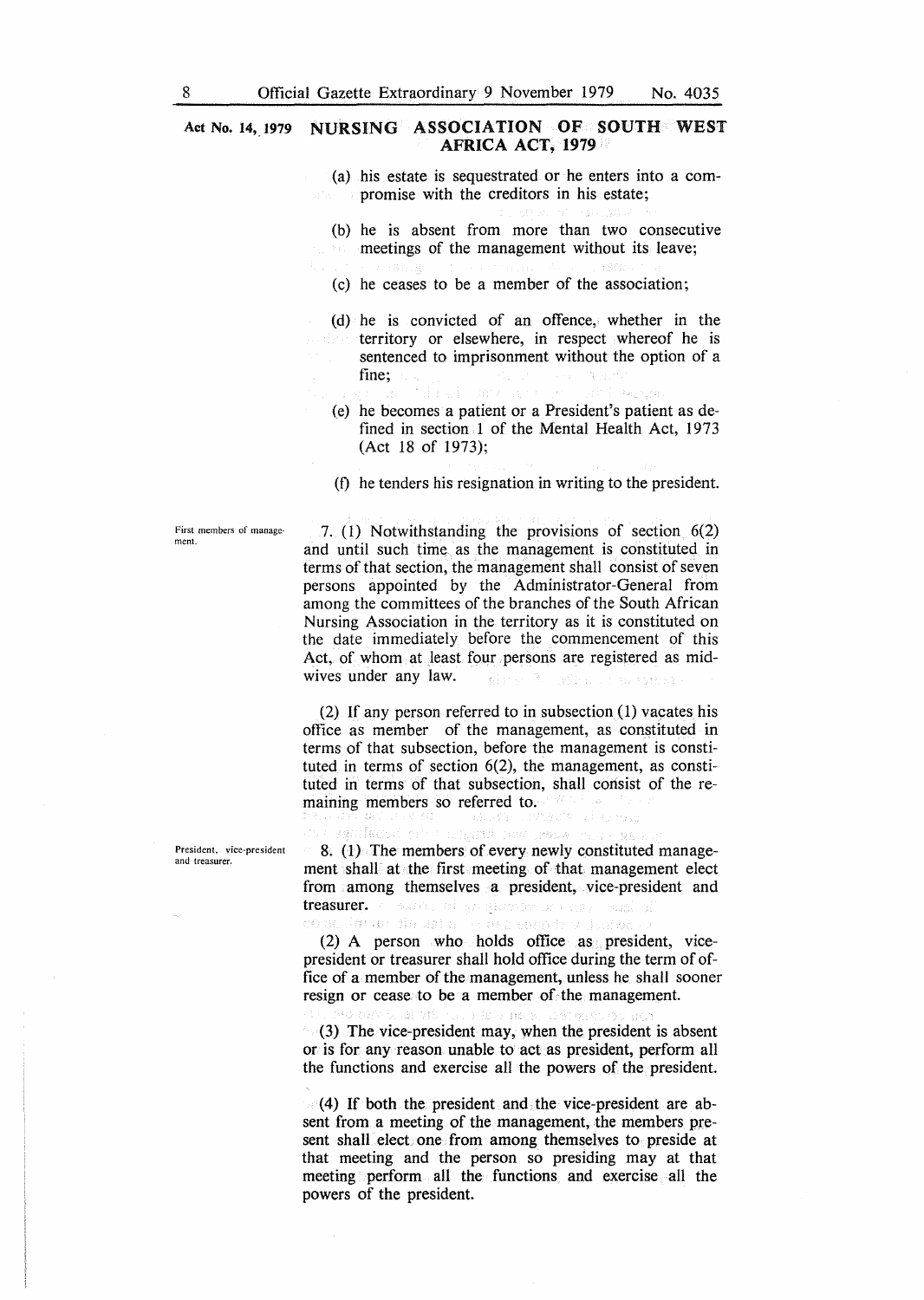- (a) sy boedel gesekwestreer word of hy met die skuldeisers in sy boedel 'n skikking aangaan;
- (b) hy sonder verlof van die bestuur van meer as twee agtereenvolgende vergaderings afwesig is;
- (c) hy ophou om 'n lid van die vereniging te wees;
- (d) hy aan 'n misdryf skuldig bevind word, hetsy in die gebied of elders, ten opsigte waarvan hy tot gevangenisstraf sonder die keuse van 'n boete gevonnis word;
- (e) hy 'n pasient of 'n Presidentspasient word soos in artikel 1 van die Wet op Geestesgesondheid, 1973 (Wet 18 van 1973), omskryf;
	- (t) hy skriftelik sy bedanking by die president indien.

7. (1) Ondanks die bepalings van artikel 6(2) en tot tyd Eerste lede van bestuur. en wyl die bestuur ingevolge daardie artikel saamgestel is, bestaan die bestuur uit sewe persone deur die Administrateur-generaal aangestel vanuit die midde van die komitees van die takke van die Suid-Afrikaanse Verpleegstersvereniging in die gebied soos dit op die datum onmiddellik voor die inwerkingtreding van hierdie Wet saamgestel is, van wie minstens vier persone kragtens die een of ander wet as vroedvroue geregistreer is.

(2) .lndien 'n persoon in subartikel (1) bedoel sy amp as lid van die bestuur, soos ingevolge daardie subartikel saamgestel, ontruim voordat die bestuur ingevolge artikel 6(2) saamgestel is, bestaan die bestuur, soos ingevolge daardie subartikel saamgestel, uit die oorblywende aldus bedoelde lede. Holland Code o mas grein officer recisions and an

8. (1) Die lede van elke nuutsaamgestelde bestuur moet President, onderpresident op die eerste vergadering van daardie bestuur 'n president, onderpresident en penningmeester uit hul midde kies.

(2) 'n Persoon wat die amp van president, onderpresident en penningmeester beklee, beklee sy amp vir die duur van die ampstermyn van 'n lid van die bestuur tensy hy eerder bedank of ophou om 'n lid van die bestuur te wees. **Website the Website of the State** Danselein von Staat an

(3) Die onderpresident kan, wanneer die president afwesig is of om die een of ander rede nie as president kan optree nie, al die werksaamhede van die president verrig en al sy bevoegdhede uitoefen.

( 4) Indien die president sowel as die onderpresident van 'n vergadering van die bestuur afwesig is, kies die aanwesige lede iemand uit hul midde om op daardie vergadering voor te sit en die persoon wat aldus voorsit, kan op daardie vergadering al die werksaamhede van die president verrig en al sy bevoegdhede uitoefen.

en pcnningmeester.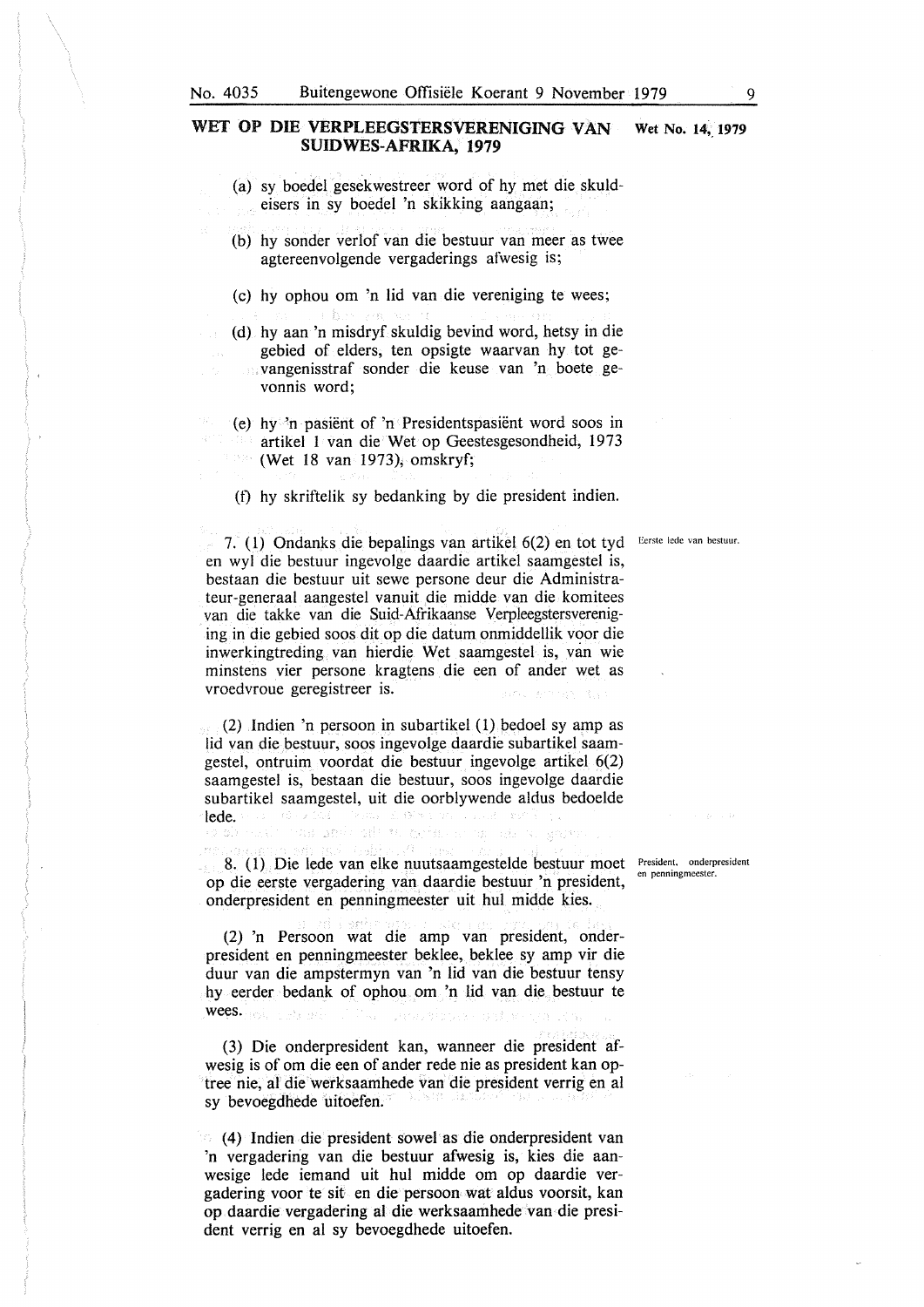### **Act No. 14, 1979 NURSING ASSOCIATION OF SOUTH WEST AFRICA ACT, 1979**

(5) If the office of president, vice-president or treasurer becomes vacant, the members of the management shall at the first meeting after such vacancy has occurred, elect from among themselves a new president, vice-president or treasurer, as the case may be.

Committees of management.

9. The management may establish committees to assist it in the performance of its functions and may in its discretion appoint any person as a member of any such committee, whether or not he is a member of the association and may assign any of its powers to any of those committees.

Meetings of management.

10. ( 1) The first meeting of the management shall be held at the time and place determined by the Administrator-General and thereafter meetings of the management shall be held at the times and places determined by the management.

(2) The majority of the members constituting the management shall form a quorum for a meeting of the management.

(3) The decision of a majority of the members of the management present at any meeting of the management, shall be the decision of the management: Provided that in the event of an equality of votes the person presiding at that meeting shall have a casting vote in addition to his deliberative vote.

(4) The management may make rules in relation. to the holding of and procedure at meetings of the association, the management or a committee of the management.·

Meetings of association. 11. (1) There shall be held at least once every two years a meeting of the association at the time and place determined by the management: Provided that the management may at any time convene a special meeting of the association and it shall convene a special meeting on a reasoned request in writing by at least fifty members which shall be held at the time and place determined by it.

(2) The quorum for any such meeting shall be prescribed.

 $(3)$  The decision of the majority of the members present at a meeting of the association, shall be the decision of the association. ready in the

Regulations.

12. The management may, with the approval of the Administrator-General, make regulations relating to -

- (a) the election by way of secret ballot of members of the management;
- (b) the admission of persons referred to in section 4(1)(b) and (c) as members of the association;

 $\gamma$  ;  $\gamma$ 

→ 特 シール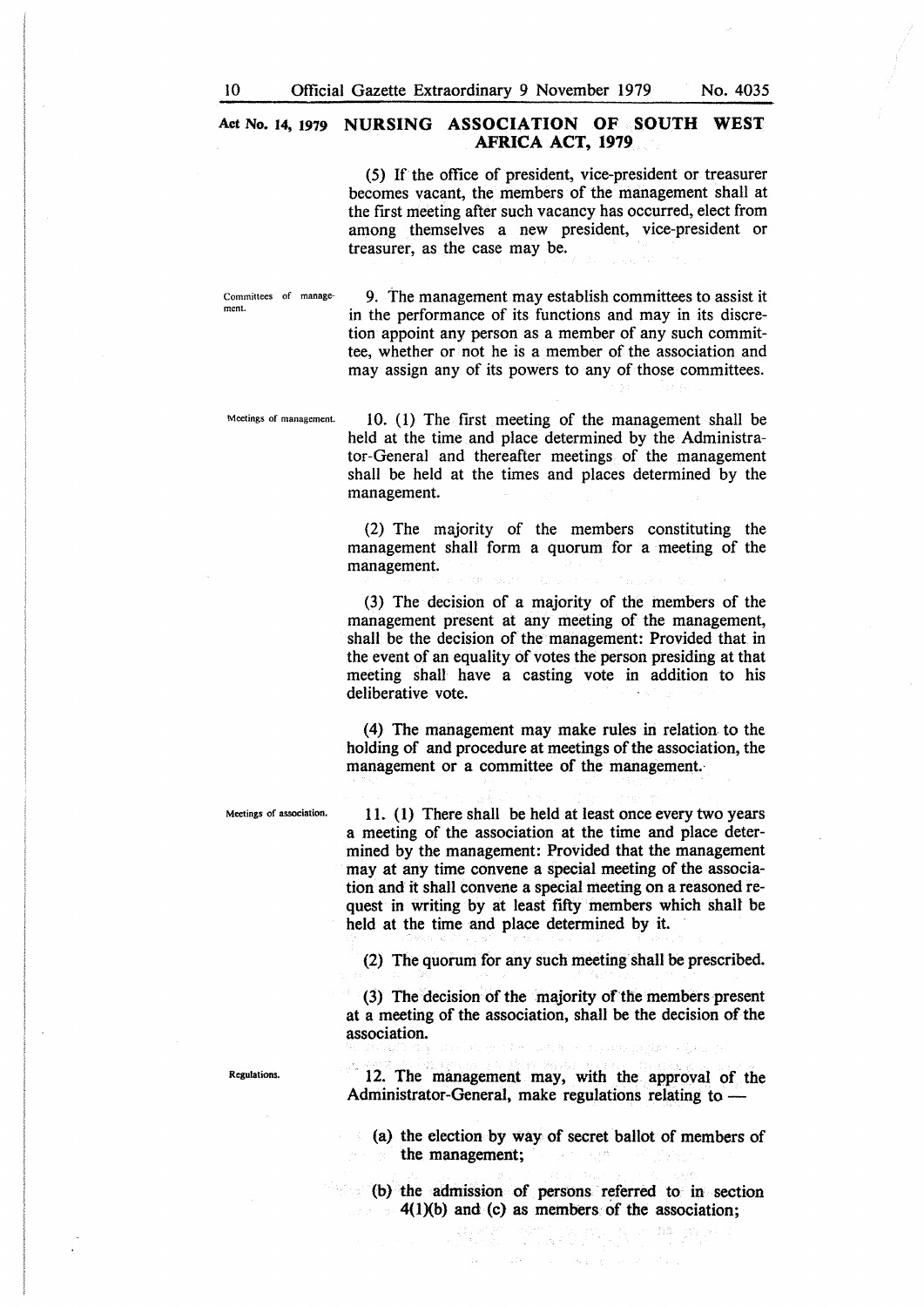(5) Indien die amp van president, onderpresident of penningmeester vakant word, kies die lede van die. bestuur op die eerste vergadering nadat die vakature ontstaan het, uit hul midde 'n nuwe president, onderpresident of penningmeester, na gelang van die geval.

9. Die bestuur kan komitees instel om hom by die ver- Komitees van bestuur. rigting van· sy werksaamhede behulpsaam te wees, en kan na goeddunke enigiemand as lid van so 'n komitee aanstel, hetsy hy 'n lid van die vereniging is of nie en kan enige van sy bevoegdhede aan enige van daardie komitees opdra.

st dubr a bist on yan don's receival

10. (I) Die eerste vergadering van die bestuur word Vergaderings van bestuur. gehou op die tyd en plek wat die Administrateur-generaal bepaal, en daarna word vergaderings van die bestuur gehou op die tye en plekke wat die bestuur bepaal.

(2) Die meerderheid van die lede wat die bestuur uitmaak, maak 'n kworum vir 'n vergadering van die bestuur uit.

(3) Die besluit van 'n meerderheid van die lede van die bestuur wat op 'n vergadering van die bestuur aanwesig is, is die besluit van die bestuur: Met dien verstande dat by 'n staking van stemme die persoon wat by daardie vergadering voorsit 'n beslissende stem benewens sy beraadslagende stem het.

( 4) Die bestuur kan reels maak met betrekking tot die hou van en prosedure op vergaderings van die vereniging, die bestuur of 'n komitee van die bestuur.

11. ( 1) Daar word minstens een keer elke twee jaar 'n vergadering van die vereniging gehou op die tyd en plek wat die bestuur bepaal: Met dien verstande dat die bestuur te eniger tyd 'n spesiale vergadering van die vereniging kan belê en hy moet, op skriftelike en gemotiveerde versoek van minstens vyftig lede 'n spesiale vergadering belê, wat gehou word op die tyd en plek wat hy bepaal.

(2) Die kworum vir so 'n vergadering is soos voorgeskryf.

(3) Die besluit van die meerderheid van die lede wat op 'n vergadering van die vereniging aanwesig is, is die besluit van die vereniging.

12. Die bestuur, kan met die goedkeuring van die Ad- Regulasies. ministrateur-generaal, regulasies uitvaardig betreffende -

- (a) die verkiesing by wyse van geheime stemming van lede van die bestuur;
- (b) die toelating van persone in artikel  $4(1)(b)$  en (c) bedoel as lede van die vereniging;

Vergaderings van vereniging.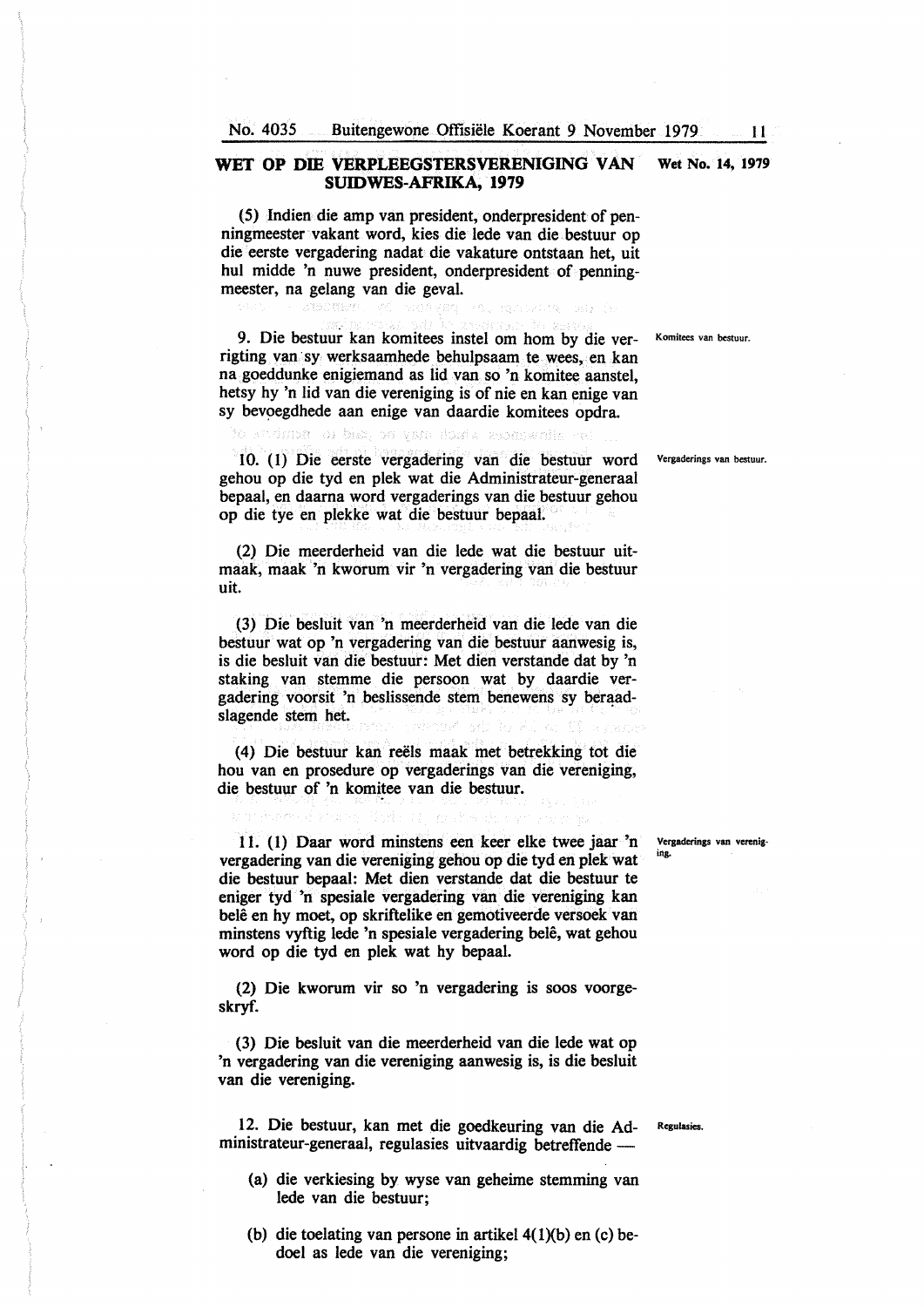### Act No. 14, 1979 NURSING ASSOCIATION OF SOUTH WEST **AFRICA ACT, 1979**

 $(c)$  the circumstances in which the association may ter- $\sim$  minate the membership of any person or a member **may** be exempted from any liability towards the against association; security as a security of social conduction;  $\alpha$ 

(d) the subscriptions payable by members or categories of members of the association;

lsver då nov präke 24. oktober

· {e) the rights, privileges, duties and liabilities of members or categories of members of the associaterry in this wan die vermeen to or me uit an <mark>ombr</mark>ow<br>tions overdische aan cuius van diastie kommeet vo*de* va

(f) the allowances which may be paid to members of the management when engaged in the affairs of the association; and the whole ship and the process fee or

(g) the holding of or procedure at meetings of the association, the management or a committee;

(h) any matter which may or is required to be prescribed under this Act;

 $\Box$ (i) generally, all matters which the management deems necessary or expedient to prescribe in order that the purposes of this Act may be achieved.

13. (1) Subject to the provisions of subsection (2), sections 30 to 40 of the Nursing Act, 1957 (Act 69 of 1957), sections 22 to 28 of the Nursing Amendment Act, 1972 (Act 50 of 1972), and the Nursing Amendment Act,  $1973$ (Act 14 of 1973), are hereby repealed.

(2) Any regulation or rule made under any provision of an Act repealed by subsection  $(1)$ , shall, unless inconsistent with the provision of this Act, be deemed to be made under the corresponding provision of this Act.

14. This Act shall be called the Nursing Association of South West Africa Act, 1979. modes not hist to second conservation was adout lesesí ví my skr m byr sir na raw

egyber seck a gmeshagiet n' or ny namows af, h. jande

(A) Besund was die averderdeid van die lede wat op e vrgadeting von die voreniging aanwesig is vid besind aguiginosor vib nev

.2. The commer kan me the goedkouring was die Ad ee shaabin mil qibees dhu kuusimaan Taanaangeaanaaaanna

an que varia administrativa en la mandade de randerd oth tusy stad

váju) la fiki na patro di usu ng siyu minison mu i n and the same van van verslag in

Repeal of laws.

Short title.

hum speech zoení